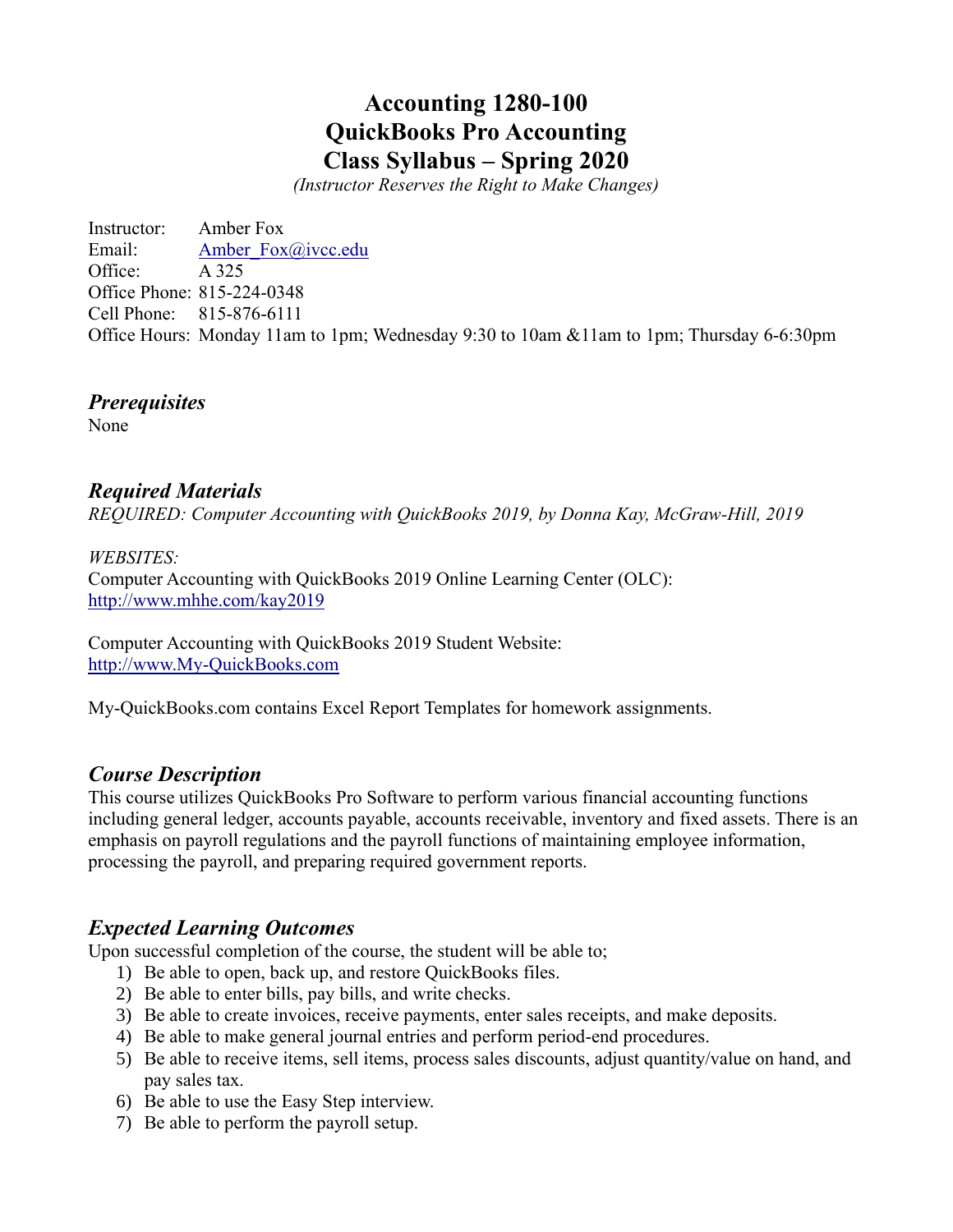- 8) Be able to pay employees, pay payroll liabilities, and process payroll forms.
- 9) Be able to transfer funds, reconcile accounts, and enter credit card charges.
- 10) Be able to process transactions for a merchandising company.
- 11) Be able to record job income, record job payroll expenses, and track time for employees and jobs.
- 12) Be able to create reports, graphs, subaccounts, invoices, letters, and memorized transactions, and fiscal year closing.

# *Grading and Assessment of Student Learning*

| <b>GRADING</b> |           |                            | <b>BREAKDOWN</b> |  |
|----------------|-----------|----------------------------|------------------|--|
| A              | 90-100    | <b>Chapter Assignments</b> | $1,130$ pts      |  |
| B              | 80-89     | Quizzes                    | $140$ pts        |  |
|                | $70 - 79$ | Cases $(2)$                | $320$ pts        |  |
|                | 60-69     | Exams $(2)$                | $400$ pts        |  |
| F              | $0 - 59$  | <b>Total Points</b>        | 1,990            |  |

### *Structure of the Class*

We have a limited amount of time in which to cover a great deal of information; therefore, we will try to stick to our schedule and cover the material in an organized fashion.

This class is administered in an online format. As such, you will be required to use a greater amount of self-discipline and independent effort than you might otherwise use in a face-to-face format. QuickBooks Pro Accounting will introduce you to a dynamic accounting software program that is widely used in the business world. It will be important to spend the required amount of time to become completely familiar with the program and understand its many features. It will also be important to make sure that you complete all homework assignments in a timely manner per the assignment schedule.

The course will be administered through Blackboard and Connect where you will submit your weekly chapter assignments, quizzes, take your mid-term and final exams, and submit your cases.

I encourage you to contact me with any questions you might have or difficulties you encounter.

### *Attendance Policy*

Since this is an online format, your "attendance" will be monitored by your on-time submissions of assignments. **You are expected to keep up with the course including its assignments and deadlines. I expect you to submit your work on an ongoing basis throughout the semester; failure to follow this rule can cause you to be withdrawn from the class at the discretion of the instructor!**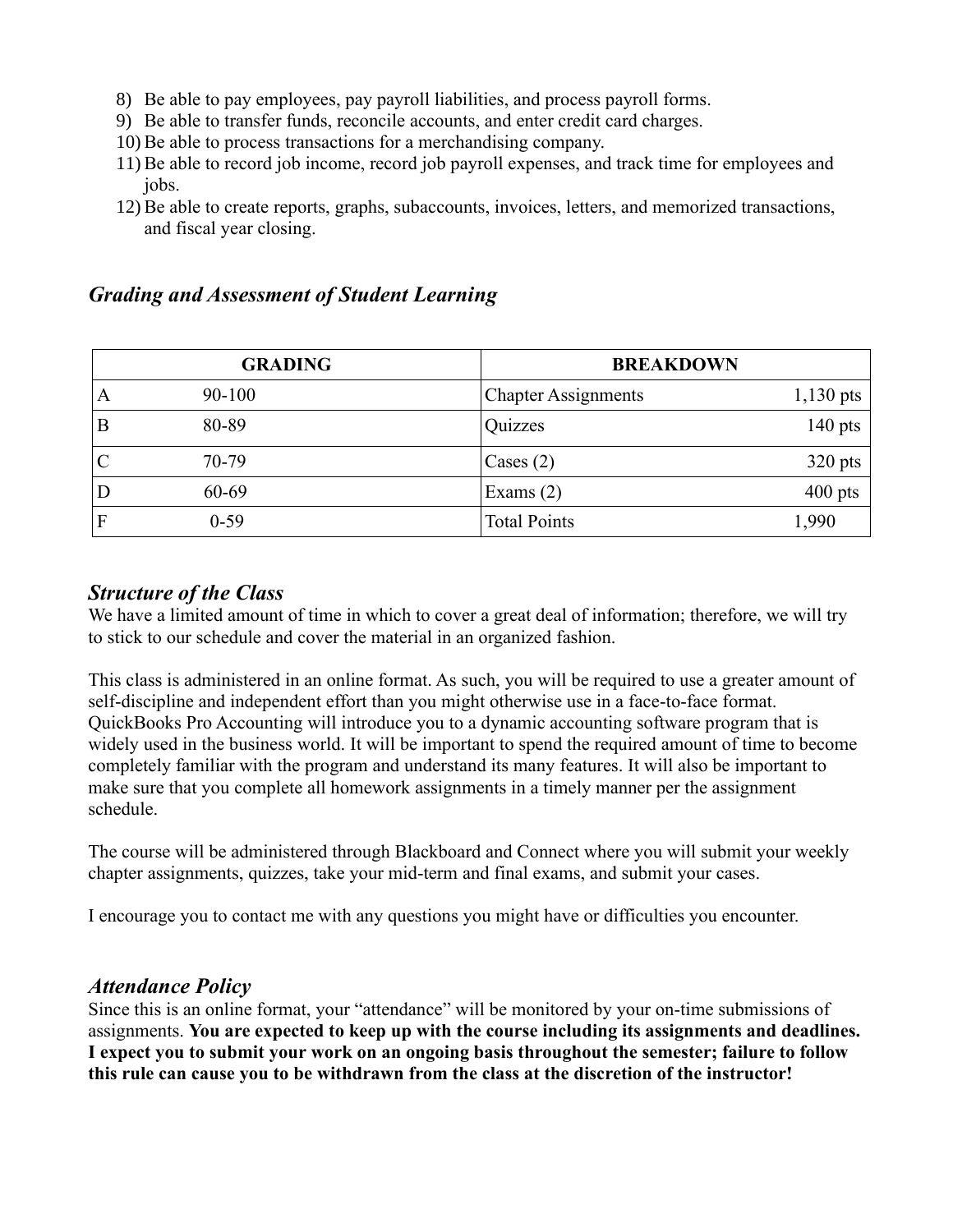# *Classroom Rules*

Since this is an online class, the classroom rules are essentially to follow the instructions as given to you in this Class Syllabus along with the following rules for Netiquette as outlined below.

# *Instructor Expectations*

QuickBooks Pro Accounting is taught using the Computer Accounting textbook that you are required to purchase with this class. The instructions in each chapter are self-explanatory as the author takes great pains in making sure that, if the student follows the step-by-step instructions, they should have little difficulty in completing the assignments.

Make sure you follow the chapter instructions carefully in order to meet all of the requirements for submission for each chapter. I expect students to carefully enter the data as described by the author being sure to check their work as they go along. Your grade will be awarded based on how well you follow these directions. You should plan to work through these assignments throughout the week in order to complete the chapter by the due date.

To be successful you should:

- 1) Read the chapter quickly to get a "feel" of the material
- 2) Work the problems as assigned. Working and reworking problems will help develop the skill sets necessary to apply the concepts
- 3) Review the solutions to the material assigned. The solutions will be available in Connect as soon as the due date has passed. Rework any problems you struggled with.
- 4) IF YOU ARE HAVING PROBLEMS, MAKE AN APPOINTMENT TO SEE ME, I CANNOT HELP YOU IF YOU DO NOT ASK FOR HELP

# *Assessment Guidelines*

### **Chapter Assignments**

You will have 13 chapter assignments with only the highest 11 counting, meaning I will drop the 2 lowest homework scores. The chapter assignments are to be completed according to your assignment schedule, located in Blackboard, using Connect. There is no time limit, other than the due date, to complete your assignment. Each assignment will vary in length depending on the complexity of the chapter. Each chapter assignment will vary in points with more difficult assignments being worth more points. I reserve the right to change homework assignments/due dates.

Each homework assignment will be in the form of the in-chapter example company and the exercises at the end of the chapter. Your assignments and due dates are located in the Course Calendar and in Blackboard under Connect Assignments. Connect will automatically grade your assignments. It is set to allow up to 3 attempts (submissions) and 3 "check my works" which will repopulate with each attempt. Your best score will be taken from your attempts. The program will indicate if you have the correct solution.

Solutions to the chapter assignments will be available in Connect immediately after the due date of the assignment. To locate your feedback, open the assignment after the due date and review. Please be sure to carefully review the solutions making sure you understand the concept tested and how the author arrived at the answer. If you have questions regarding your homework please contact me.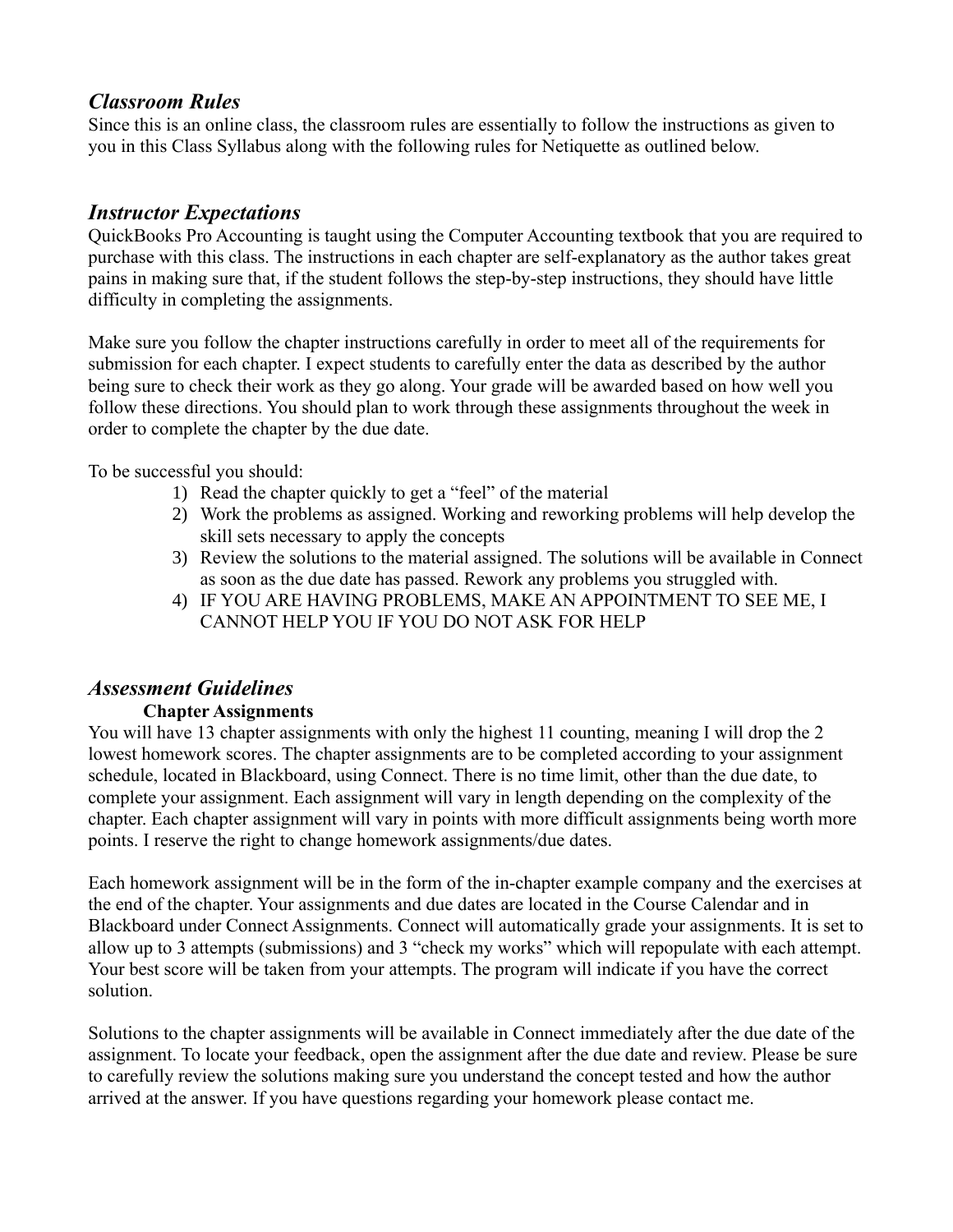#### **Quizzes**

You will have 14 quiz assignments with only the 12 highest counting, meaning I will drop the lowest 2 quiz scores. The quizzes are to be completed according to your assignment schedule, located in Blackboard, using Connect. You will have 30 minutes to complete each quiz. Each quiz is worth 10 points and will have 10 questions.

Solutions to the quizzes will be available in Connect immediately following the due date. To locate your feedback, open the quiz after the due date and review. Please be sure to carefully review the solutions making sure you understand the concept tested and how the author arrived at the answer. If you have questions regarding the quiz, please contact me.

#### **Exams**

There will be two exams totaling 400 points which will be taken in Connect; one will be taken at midterm and the other during finals. These exams are not proctored; however, you are expected to take these on your own time and without the help of other students. **Failure to follow these instructions is a violation of the plagiarism rules for IVCC which can result in expulsion from this class and/or the college**. **You may use your textbook, software, or any other notes or study materials in order to complete these two exams.**

Each exam is comprised of 150 points of multiple choice and 50 points of short answer. Each exam will have a time limit of 2 hours, no exceptions.

Solutions for these two exams will be available after the due date in Connect.

#### **Cases**

You will have 2 cases that will be due towards the end of the semester after all regular chapter work has been completed. The cases are an expanded version of the end-of-chapter homework assignments and are summary problems in nature. Projects 12 and 14 are worth a total of 150 points each for a total of 300 points. The cases will be due according to the course calendar and will be submitted through Connect.

# *Late Submission Policy*

All assignments are due according to the assignment schedule, unless otherwise specified by the instructor. Late work will not be accepted and will be given a 0.

Work may be submitted early.

I realize that emergencies happen and are out of the control of the student which might make it impossible to meet a due date for a given assignment; therefore, I will drop the 2 lowest chapter assignments and quizzes. This will allow for most any unforeseen circumstances that might arise.

Exams are due during the week as specified in the Course Schedule. Exams can be taken any time during the exam window**.** There will not be any makeup tests **unless the student contacts the instructor before the final dates for the exam. If the student does not contact the instructor before this date they will receive a zero!** If the student should contact the instructor with a legitimate reason as determined by the instructor as to why they could not take the test during the allotted week, an alternative time will be arranged. This will be done only under extreme circumstances. Proof of circumstance may be requested by the instructor. Should the student know in advance that they will not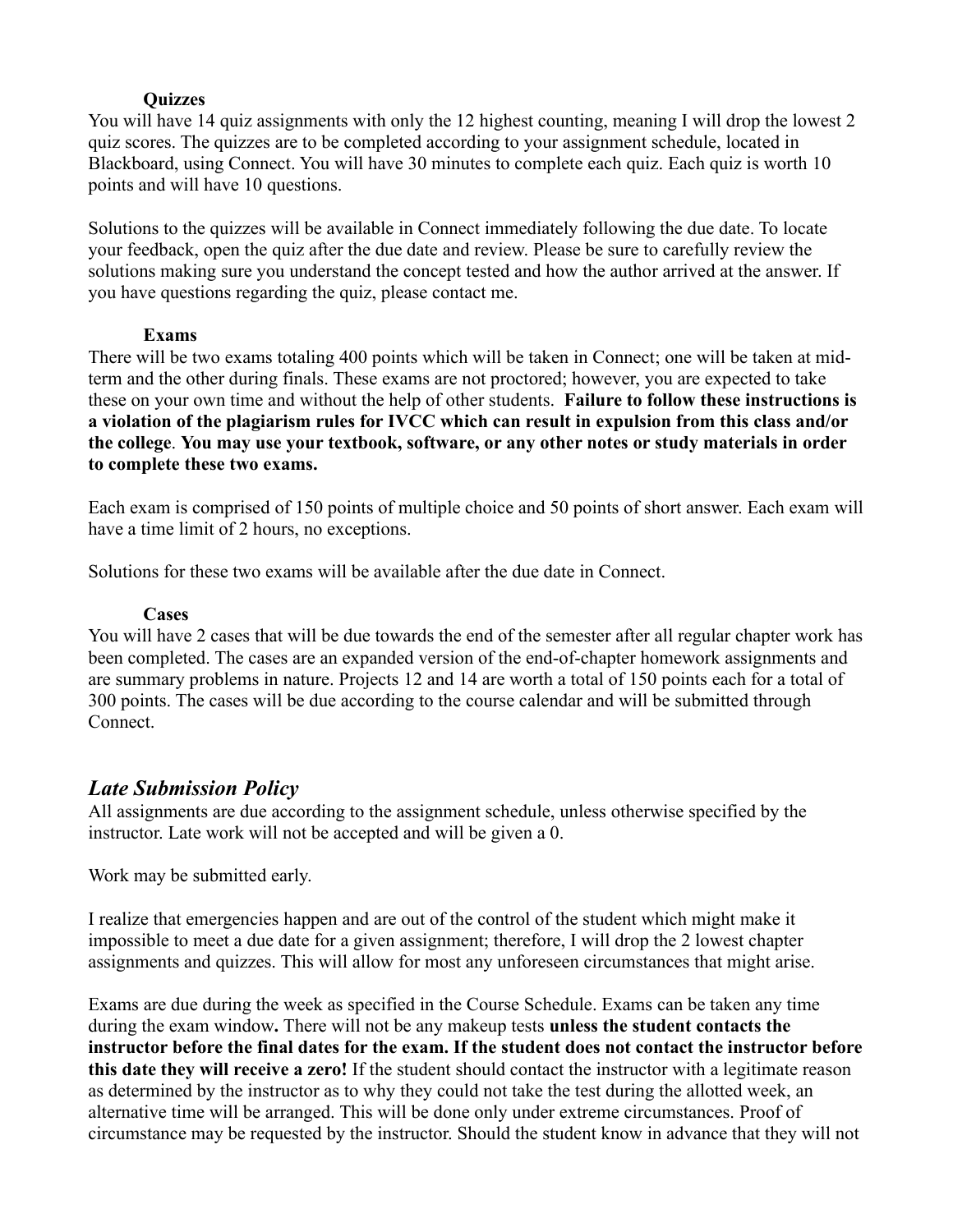be able to take an exam during the allotted week; the student should contact the instructor right away so that the exam can be taken in advance.

# *Extra Credit Policy*

Extra credit is not guaranteed; however, I reserve the right to add additional assignments or course work as extra credit should I deem it beneficial to the class.

# *Plagiarism and Cheating Policy*

Plagiarism involves using another person's exact words or thoughts without citing the source in your work. Plagiarism is therefore an illegal act that constitutes a type of theft from another individual. Such actions are not tolerated in the business world and will not be tolerated in class. Whenever exact quotes are used, citing the source of the original material is required. Illinois Valley Community College prohibits plagiarism in any form. Students found plagiarizing or cheating in any way will result in a 0 for that particular assignment. Should there be a repeat offense the student will be brought to the attention of the Department Dean and subject to disciplinary actions as determined by the college.

# *Special Needs*

This course is designed to support a diversity of learners. My hope is to create a safe environment for all students. If you want to discuss your learning experience, please talk to me as early in the term as possible. If you know you have, or suspect you have a disability (learning disability, physical disability, or psychiatric disability such as anxiety, depression, bipolar disorder, AD/HD, post-traumatic stress, or others) for which you may need accommodations, please contact the Disability Services Office in B-204. Tina Hardy [tina\\_hardy@ivcc.edu,](mailto:tina_hardy@ivcc.edu) 224-0284 or Valorie Smith [valorie\\_smith@ivcc.edu,](mailto:valorie_smith@ivcc.edu) 224-0634 work in that office and can help determine if you are eligible for support*.*

# *Withdrawal Policy and Financial Aid*

You may be withdrawn from the class in one of two ways:

Instructor Initiated – Based on the attendance requirement outlined above, I reserve the right to withdraw a student from class without prior notification.

Student Initiated – Effective Summer 2011, students will have the ability to initiate a withdrawal from classes. By completing the form in the Records Office or at [www.ivcc.edu/withdraw,](http://www.ivcc.edu/withdraw) the student is authorizing IVCC to remove him/her from the course. Entering the student ID number serves as the student's electronic signature. **IVCC has the right to rescind a withdrawal in cases of academic dishonesty or at the instructor's discretion.**

Students should be aware of the impact of a withdrawal on full-time status for insurance purposes and for financial aid. It is highly recommended that students meet with their instructor or with a counselor before withdrawing from a class to discuss if a withdrawal is the best course of action for that particular student. **The last day to withdraw for this class is April 7, 2020.** 

**Do not assume that the instructor will drop the student prior to the withdrawal date based on attendance or grades. It is the responsibility of the student to drop themselves if they decide to**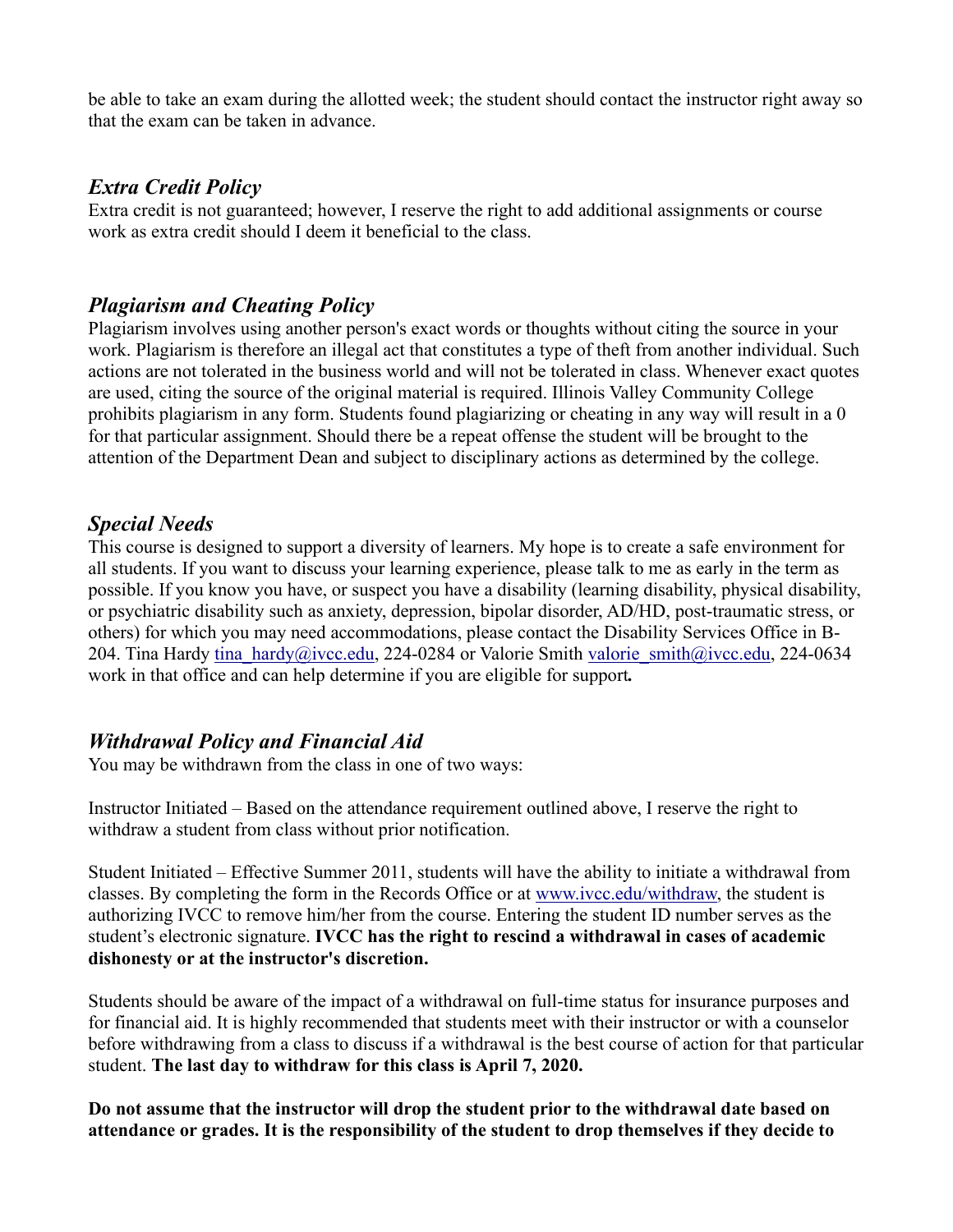**stop attending. Any student who has not withdrawn from the class after this date will receive a letter grade!**

### *Communicating with the Instructor*

The instructor's contact information is listed above. You may contact me by phone, in person or email. I only respond to emails, calls, texts between the hours of 8AM and 8PM. Any communication received within this time period will be answered as soon as possible or within 24 hours. When contacting the instructor using email, be sure to place your full name in the subject line along with your class number and section.

### *Student Email*

Should I need to communicate with the class I will send an email to your IVCC account. You are responsible for checking your IVCC email frequently. For information on accessing this account, go to [www.ivcc.edu/studenthelpdesk.aspx?id=16712.](http://www.ivcc.edu/studenthelpdesk.aspx?id=16712)

# *Online Requirements*

### **Blackboard**

All materials, communication, grades, course documents, and so on will be provided for you though Blackboard. Your instructor will enroll you in your Blackboard class based on the class roster.

**Please be sure to check Blackboard each day for announcements from your instructor concerning all important information for this class.** Also, be sure to verify that your student email account is working. Important announcements may also be emailed to you through Blackboard by your instructor. It is the student's responsibility to ensure that their student email is correct and working properly.

To log in the First Time:

- 1) Go to [http://ivcc.blackboard.com](http://ivcc.blackboard.com/)
- 2) Follow the instructions

### **Connect**

All chapter assignments, quizzes, Excel problems, and exams will be completed using Connect. It is your responsibility to register and monitor your use of this online system.

For any technical issues regarding Connect, please contact Connect technical support. Your instructor cannot troubleshoot technical problems with this system.